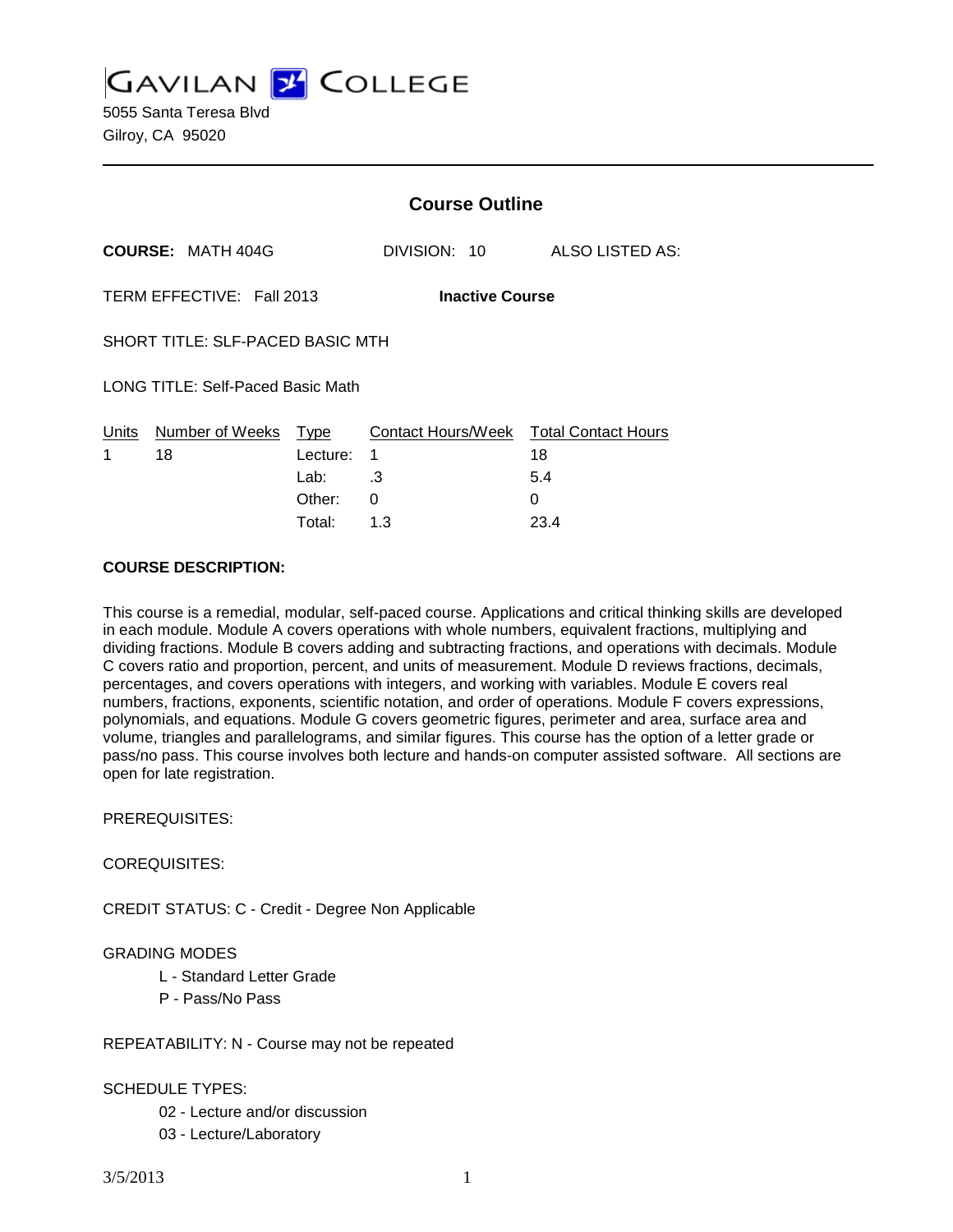04 - Laboratory/Studio/Activity

## **STUDENT LEARNING OUTCOMES:**

1. Be able to identify geometric figures: point, line, segment, ray, polygons. ILO: 2,3,6,7, Measure: Homework, Computer Quiz, and Exam. 2. Be able to classify angles and relationships between angles ILO: 1,2,7 Measure: Homework, Computer Quiz, and Exam. 3. Demonstrate the knowledge of the definition of the Perimeter and the Area and be able to evaluate perimeters and areas of different geometric shapes: polygons, circles, and composite figures. ILO: 2,1,7 Measure: Homework, Computer Quiz, and Exam. 4. Use and apply the knowledge of triangles to determine the angle sum and congruence, and to identify similar triangles.. ILO: 2,3,,7 Measure: .Homework, Computer Quiz, and Exam. 5. Compare and contrast US/Liberian system of Measurement and Metric System. Be able to convert between US and Metric System. ILO: 1,2,6,7

Measure: Homework, Computer Quiz, and Exam.

# **CONTENT, STUDENT PERFORMANCE OBJECTIVES, OUT-OF-CLASS ASSIGNMENTS**

Inactive Course: 02/25/2013

10 Hours

Geometric Figures: point, line, segment, ray, polygons; measuring and classifying angles; relationships between angles. Perimeter and Area:

polygons, circles, and composite figures.

Homework problems from text and instructor, individual discussions with instructor.

10 Hours

Surface Area and Volume: solids, rectangular prism, cylinder, sphere, composite figures. Triangles: angle sum, congruence, isosceles and

equilateral, right triangles, Pythagorean theorem..

Homework problems from text and instructor, individual discussions with instructor.

5 Hours

Parallel lines and transversals; properties of parallelograms; similar polygons and triangles.

Homework problems from text and instructor, individual discussions with instructor.

5 Hours

US/Liberian System of Measurement; Metric System; converting between US and Metric System; Fahrenheit and Celsius scales.

2 Hours

Paper Exam (cumulative)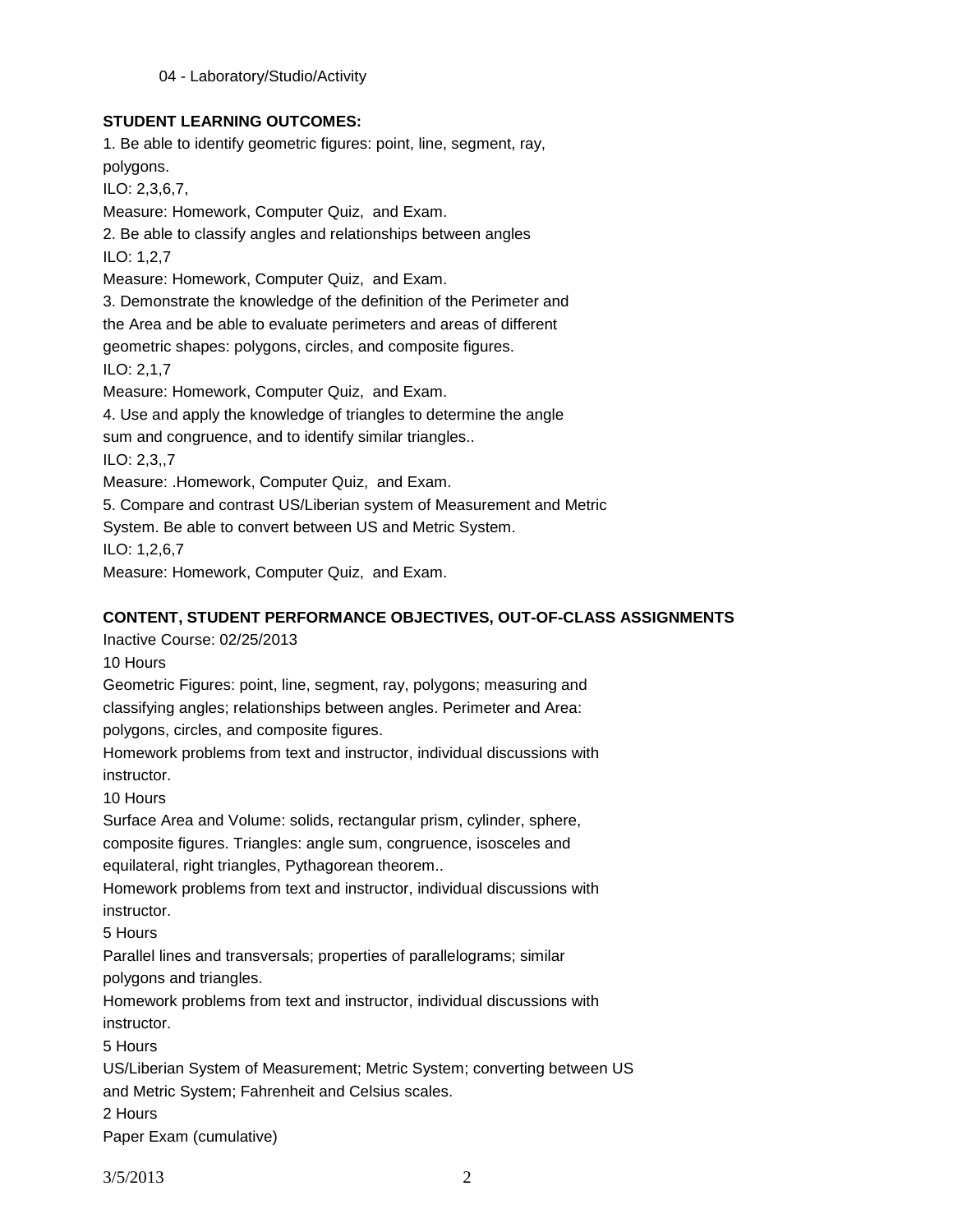Comprehensive over the entire course with evaluation of each of the areas previously encountered. See Content.

## **METHODS OF INSTRUCTION:**

Self-Paced Mediated Learning: Computer Assisted Instruction with individual student-instructor interaction, group work, discussions as appropriate.

## **METHODS OF EVALUATION:**

The types of writing assignments required: None The problem-solving assignments required: Homework problems Quizzes Exams The types of skill demonstrations required: None The types of objective examinations used in the course: Matching items Completion Other category: None The basis for assigning students grades in the course: Writing assignments: 0% - 0% Problem-solving demonstrations: 70% - 90% Skill demonstrations: 0% - 0% Objective examinations: 10% - 30% Other methods of evaluation: 0% - 0%

## **REPRESENTATIVE TEXTBOOKS:**

"Interactive Mathematics - Prealgebra", Plato Learning - Academic Systems, 2004, or other appropriate college level text. Reading level of text: 10th grade.

### **ARTICULATION and CERTIFICATE INFORMATION**

Associate Degree: CSU GE: IGETC: CSU TRANSFER: Not Transferable UC TRANSFER: Not Transferable

### **SUPPLEMENTAL DATA:**

Basic Skills: B Classification: B Noncredit Category: Y